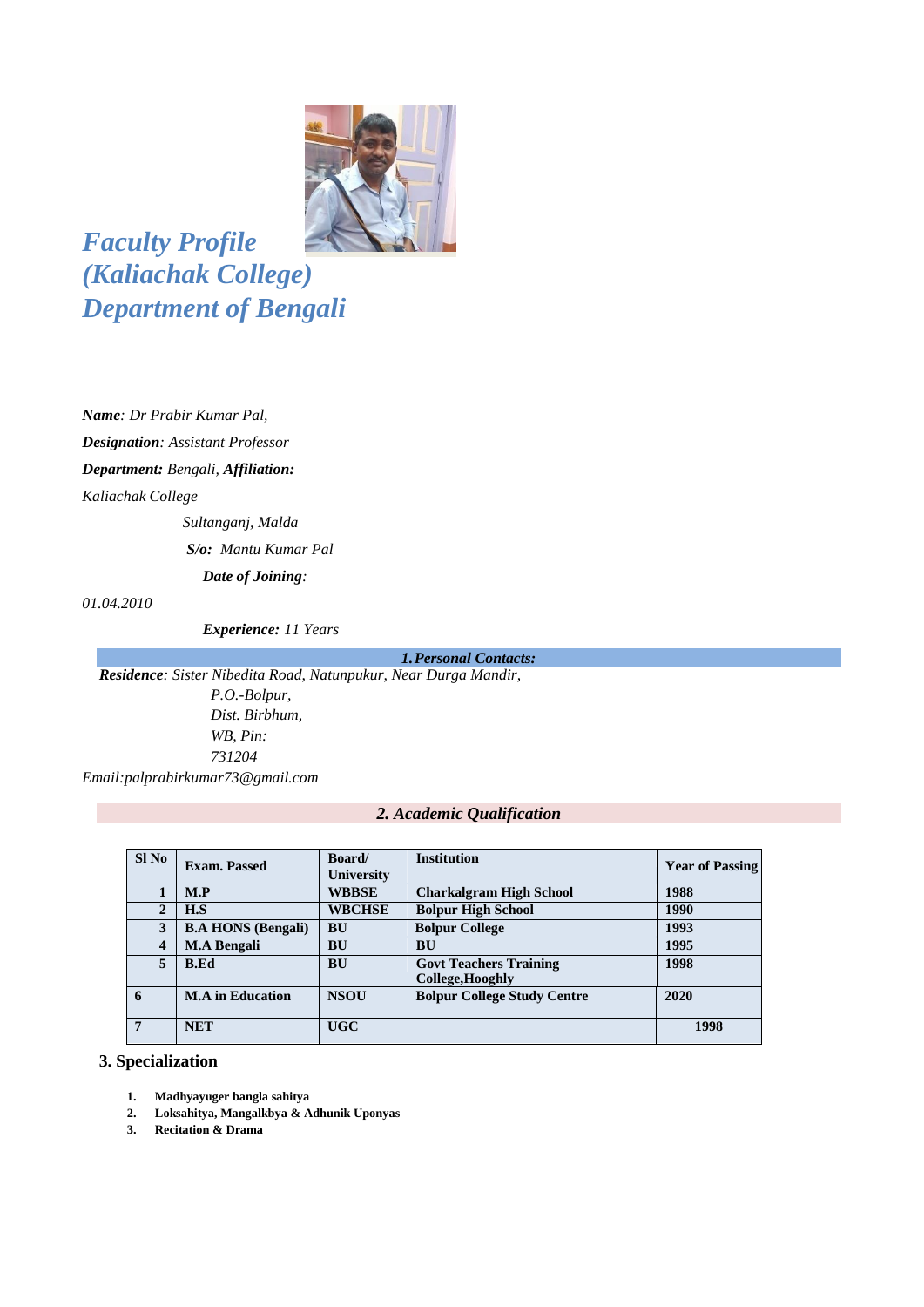|               | 4. Award Won                                                  |                                 |      |  |  |  |  |  |
|---------------|---------------------------------------------------------------|---------------------------------|------|--|--|--|--|--|
| <b>Sl. No</b> | <b>Awarding Authority</b><br><b>Name of the Award</b><br>Year |                                 |      |  |  |  |  |  |
|               | M.Phil                                                        | <b>University of Burdwan</b>    | 2002 |  |  |  |  |  |
|               | Ph.D                                                          | <b>University of Gour Banga</b> | 2018 |  |  |  |  |  |
|               |                                                               |                                 |      |  |  |  |  |  |

**6.1 Pursuing M.Phil Work in the field of** *-"ADHUNIK KATHA SAHITYER ANGANE CHANDI MANGLER KABI O KABYA (MAHASWETA DEBIR UPANYAS ABALAMBANE"*

**6.2 Pursuing Ph.D Work in the field of** *-"LOKOPURANER NABANIRMAN: BANGLA KATHA SAHITYE MANGAL KABYA (1950-2010)"*

## **7. Working Experience:**

| N <sub>O</sub> |                                                         |
|----------------|---------------------------------------------------------|
|                | PART TIME TEACHER OF BOLPUR HIGH SCHOOL                 |
|                | PART TIME TEACHER OF BOLPUR COLLEGE                     |
|                | DEPUTED ASSISTANT TEACHER OF BHEDIA HIGH SCHOOL         |
|                | ASSITANT TEACHER KOTASUR HIGH SCHOOL, KOTASUR, BIRBHUM, |
|                | (2001-10, SCHOOL SERVICE COMMISSION)                    |

|                  | <b>8: PUBLICATION</b>                           |                                                              |                                      |                                                                  |                                                  |                                  |  |  |
|------------------|-------------------------------------------------|--------------------------------------------------------------|--------------------------------------|------------------------------------------------------------------|--------------------------------------------------|----------------------------------|--|--|
| <b>SL NO</b>     | <b>TYPE OF</b><br><b>PUBLICA</b><br><b>TION</b> | <b>TITLE</b>                                                 | <b>DATE OF</b><br><b>PUBLICATION</b> | <b>NAME OF THE BOOKS</b>                                         | <b>ISBN/IS</b><br><b>SN</b><br><b>NUMBE</b><br>R | TYPE (E-<br><b>JORNAL/OTHER)</b> |  |  |
| 1.               | <b>BOOK</b>                                     |                                                              | 02/2006                              | Sekaler likhon ekaler<br>vasya                                   |                                                  |                                  |  |  |
| 2.               | <b>CHAPTER</b><br><b>IN BOOKS</b>               | <b>JATIYATABAD</b><br>O VIVEKANNDA                           | 05/2012                              | <b>VIVEK CHINTA</b>                                              | ISBN-<br>978-<br>9381687-<br>$23-9$              |                                  |  |  |
| 3.               | <b>CHAPTER</b><br><b>IN BOOKS</b>               | <b>JOGMAYA EKTI</b><br><b>ANUGHOTOK</b><br><b>CHARITRA</b>   | 06/2012                              | <b>SHESER KOBITA: FIRE</b><br><b>DEKHA NANA</b><br><b>CHOKHE</b> | ISBN-<br>978-93-<br>81329-<br>$13-9$             |                                  |  |  |
| $\overline{4}$ . | <b>CHAPTER</b><br><b>IN BOOKS</b>               | <b>JATRASILPE</b><br><b>JATIYATABAD</b>                      | 12/2012                              | <b>BANGLA SAHITYE</b><br><b>JATIYA</b><br>CHETANA(1800-1947)     | ISBN-<br>978-93-<br>81745-<br>$10-3$             |                                  |  |  |
| 5.               | <b>CHAPTER</b><br><b>IN BOOKS</b>               | Atmokothay Mir<br>Mosarraf<br>Hossain: akopot<br>jibon vasya | 12/2014                              | Unish satak : phire dekha                                        | ISBN-<br>978-93-<br>81170-<br>78-6               |                                  |  |  |
| 6.               | <b>CHAPTER</b><br><b>IN BOOKS</b>               | Najrul:songram<br>o protibader<br>protik                     | 07/2014                              | Mama ek hate<br>banka banser bnasari,ar<br>hate rana-turya       | <b>ISSN:978</b><br>$-81-$<br>928181-<br>$1-5$    |                                  |  |  |
| 7.               | <b>CHAPTER</b><br><b>IN BOOKS</b>               | Jalbaddho rajar<br>muktir<br>akangkkhai<br>"rakto korobi"    | 07/2014                              | <b>ROBINDRANATHER</b><br>NATAK O ADHUNIK<br><b>BHABNA</b>        | ISBN-<br>978-93-<br>82623-<br>$45 - 8$           |                                  |  |  |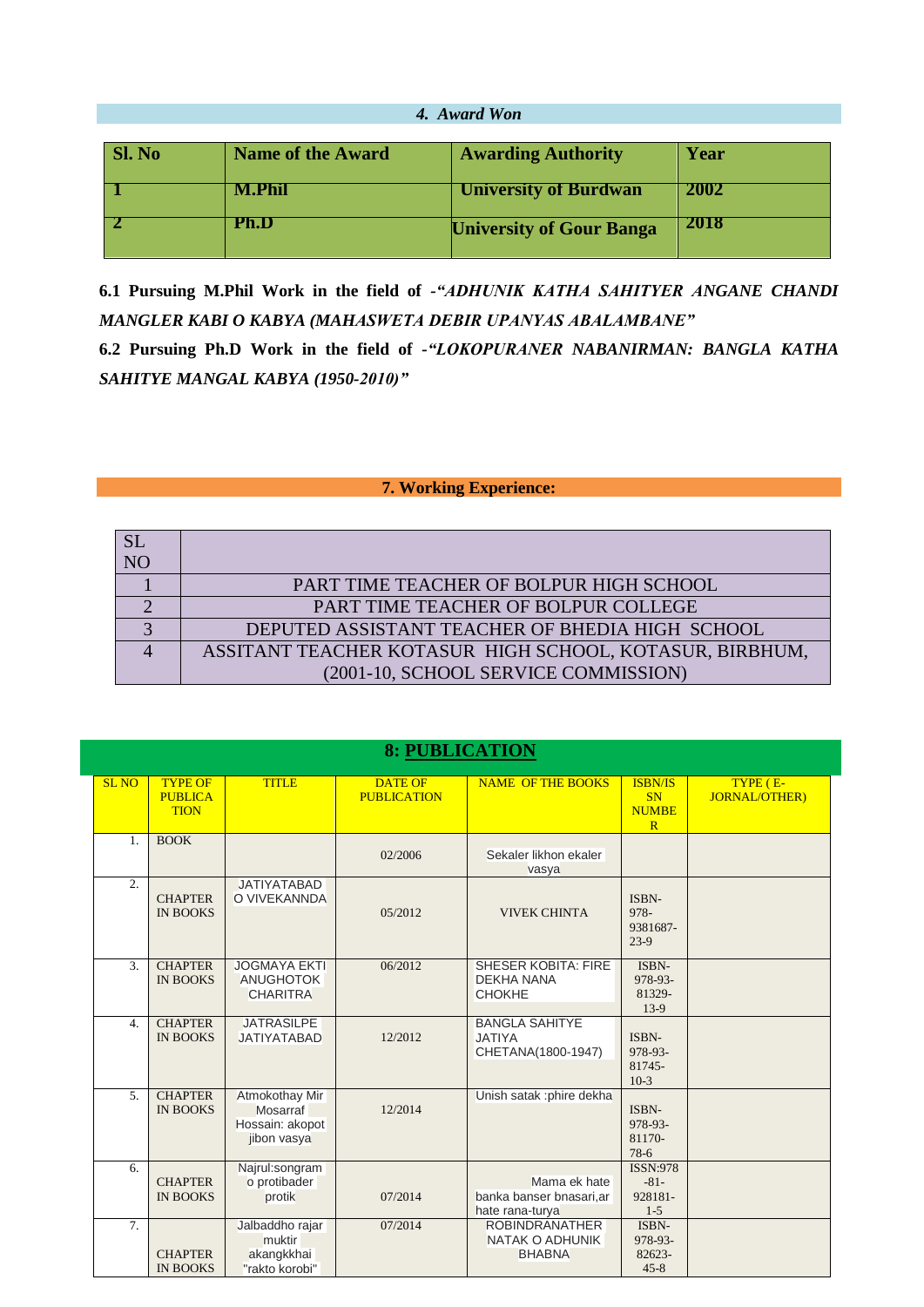|     |                                   | natoker mul                                                                                                                                    |             |                                                                                     |                                                          |              |
|-----|-----------------------------------|------------------------------------------------------------------------------------------------------------------------------------------------|-------------|-------------------------------------------------------------------------------------|----------------------------------------------------------|--------------|
|     |                                   | somosya o<br>rabindranather<br>adhunik vabana                                                                                                  |             |                                                                                     |                                                          |              |
| 8.  | <b>CHAPTER</b><br><b>IN BOOKS</b> | <b>ACHOLAYATAN</b><br><b>VANGAR</b><br><b>AVIJAN</b><br>:PRASONGO<br>"TASER DESH"                                                              | 10/2014     | <b>RABINDRANATYE</b><br>PRATIBADI CHETANA                                           | ISBN-<br>978-93-<br>84729-<br>$09-7$                     |              |
| 9.  | <b>CHAPTER</b><br><b>IN BOOKS</b> | <b>SAMRAJYABAD</b><br><b>ER</b><br><b>NAGNORUPER</b><br><b>BIRUDDHE</b><br>PRATIBAD O<br><b>RABINDRANAT</b><br><b>HER</b><br>"MUKTODHARA       | 11/2014     | <b>RABINDRANATOKE</b><br>PROTIBADI BHABNA                                           | ISBN-<br>978-93-<br>84729-<br>$13-4$                     |              |
| 10. | <b>CHAPTER</b><br><b>IN BOOKS</b> | PURAN,<br>LOKOPURAN,<br><b>MANGALKABY</b><br>A O ADHUNIK<br><b>KATHA</b><br><b>SAHITYA</b>                                                     | 01/2015     | <b>BANGLA SAHITYE</b><br>PRACHIN O MADHYA<br><b>BHARATIYO</b><br>SAHITYER ANUSRIJAN | ISBN-<br>978-93-<br>82477-<br>$07-5$                     |              |
| 11. | <b>Article</b>                    | DHARMANGAL<br><b>KABYER</b><br><b>ADHUNIK</b><br><b>RUPANTOR O</b><br><b>VABO RAOYER</b><br><b>DHARAM</b><br><b>DOMER</b><br><b>SUNNOPURAN</b> | 08/08/2017  | KHOAI(UGC<br><b>APPROVED LIST OF</b><br><b>JOURNALS</b> )                           | ISSN-<br>2319-<br>8389KH<br><b>OAI</b><br><b>VOL: 30</b> | <b>OTHER</b> |
| 12. | <b>CHAPTER</b><br><b>IN BOOKS</b> | <b>VIVEKANDER</b><br><b>SWADESHCHIN</b><br>TA O<br><b>BARTAMAN</b><br><b>SOMOYE AMRA</b>                                                       | 09/05/2017  | <b>VIVEKANANDA: THE</b><br><b>TRENDSETTER</b>                                       | ISBN-<br>$978 - 81 -$<br>924027-<br>$6 - 5$              | <b>OTHER</b> |
| 13. | <b>CHAPTER</b><br><b>IN BOOKS</b> | <b>MUKUNDER</b><br><b>CHANDIMONG</b><br><b>LER FULLARA</b>                                                                                     | AUGUST 2018 | <b>KABI KANKANER</b><br><b>CHANDI MANGAL:</b><br><b>BIBIDHA PRASANGA</b>            | ISBN-<br>978-93-<br>86508-<br>$78-2$                     | <b>OTHER</b> |
| 14. | <b>CHAPTER</b><br><b>IN BOOK</b>  | <b>AMAR</b><br><b>MANENE DIDI</b>                                                                                                              | 11/2019     | <b>SUMITAKSHAR</b>                                                                  | <b>ISBN</b><br>978-93-<br>88868-<br>$29 - 7$             | <b>OTHER</b> |
| 15. | <b>CHAPTER</b><br><b>IN BOOK</b>  | <b>GALPAKAR</b><br><b>ABANINNDRA</b><br><b>NATH THAKUR</b>                                                                                     | 03/2020     | <b>BIS SATAKER KATHA</b><br><b>SAHITYA</b><br>CHARCHA(1900-1947)                    | <b>ISBN</b><br>978-93-<br>888-57-<br>$45-1$              | <b>OTHER</b> |
| 16  | <b>AIRTICLE</b>                   | <b>BISMRITA PRAY</b><br><b>LOK UTSAB: EKTI</b><br><b>ANCHALER</b>                                                                              | 09/05/2021  | KHOAI(UGC CARE LISTED<br>OF JOURNALS)                                               | ISSN-<br>2319-8389<br>VOL-                               |              |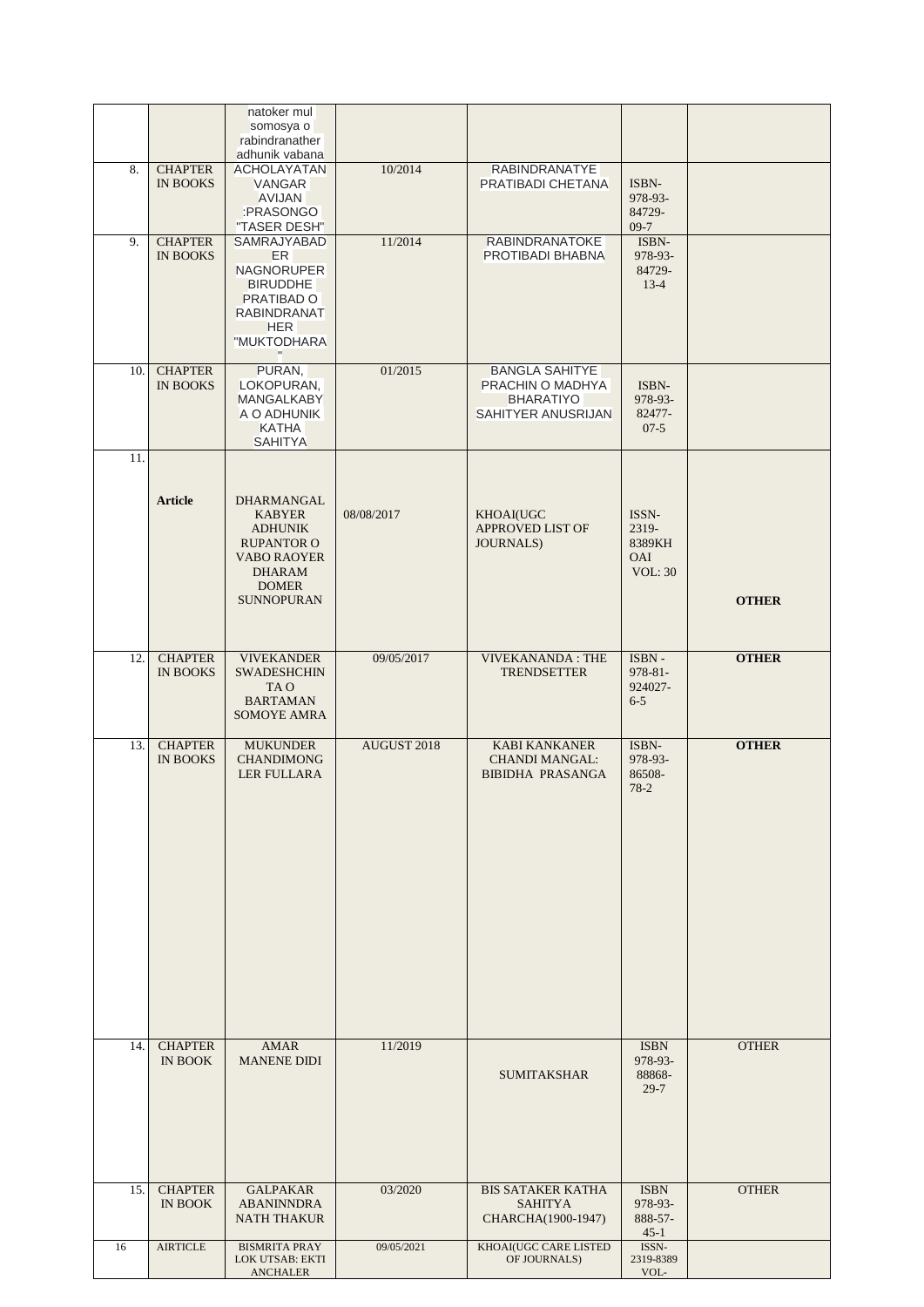| _______ |  | the company of the company of the |  |
|---------|--|-----------------------------------|--|
|         |  |                                   |  |

## **PAPER PRESENTER IN SEMINAR AND WORKSHOP**

| <b>SL NO</b>            | <b>TOPIC</b>                                                                                                                                                                           | <b>SEMINAR ON</b>                                                                                                                                                                                                                        | <b>VENUE</b>                                                 | <b>ORGANIZE</b><br>R             | <b>SPONSOR</b>                                  | <b>DATE</b>                                       |
|-------------------------|----------------------------------------------------------------------------------------------------------------------------------------------------------------------------------------|------------------------------------------------------------------------------------------------------------------------------------------------------------------------------------------------------------------------------------------|--------------------------------------------------------------|----------------------------------|-------------------------------------------------|---------------------------------------------------|
| $\mathbf{1}$            | <b>BANGLA</b><br>MANGALKABYA<br>O ADIBASI<br><b>SAMAJ</b>                                                                                                                              | <b>CHALLENGES AND</b><br><b>PROSPECTS OF</b><br>DEVELOPMENT AND<br><b>EMPOWERMENT:ADVASI</b><br><b>S,DALITS,MINORITIES</b><br><b>AND WOMEN IN</b><br><b>EASTERN AND NORH</b><br><b>EASTERN INDIA IN THE</b><br>$20^{\text{TH}}$ CENTUARY | <b>KALIACHAK</b><br><b>COLLEGE</b>                           | DEPT OF<br><b>HISTORY</b>        | <b>NATIONAL</b><br>LEVEL                        | $16-17$<br><b>SEPT</b><br>2011                    |
| $\overline{2}$          | <b>JATRA SILPE</b><br><b>JATIYO</b><br><b>CHETANA</b>                                                                                                                                  | <b>NATIONAL</b><br><b>CONSCIOUSNESS</b><br><b>THROUGH BENGALI</b><br><b>LITERATURE(1800-1947)</b>                                                                                                                                        | <b>KALIACHAK</b><br><b>COLLEGE</b>                           | DEPT OF<br><b>BENGALI</b>        | <b>NATIONAL</b><br><b>LEVEL</b>                 | $21th$ and<br>$22^{th}$<br>SEPT,<br>2011          |
| 3                       | <b>NATIONALISM</b><br><b>AND</b><br><b>VIVEKANANDA</b>                                                                                                                                 | <b>SWAMI VIVEKANANDA</b><br>AND TODAY'S INDIA                                                                                                                                                                                            | <b>RSP</b><br>COLLEGE, JHARI<br>A, DHANBAD                   | DEPT OF<br>BENGALI.              | NATIONAL                                        | 2012                                              |
| $\overline{\mathbf{4}}$ | <b>JUGUSANDHIR</b><br><b>KABI</b><br><b>BHARATCHANDR</b><br>A:BIPANNATAR<br><b>PRATIK</b>                                                                                              | <b>BHARAT CHANDRA</b><br>ROY(17005/1712-1760)LIFE<br><b>AND WORKS</b>                                                                                                                                                                    | <b>PAKUAHAT</b><br><b>DEGREE</b><br><b>COLLEGE</b>           | <b>DEPT OF</b><br><b>BENGALI</b> | <b>STATE</b><br><b>LEVEL</b>                    | 28APRI<br>L,2012                                  |
| 5                       | <b>JALBADDHO</b><br><b>RAJAR MUKTIR</b><br><b>AKANKAI</b><br><b>RAKTO KARABI</b><br><b>NATAKER MUL</b><br><b>SAMASYA O</b><br><b>RABINDRANATH</b><br><b>ER ADHUNIK</b><br><b>VABNA</b> | <b>RABINDRANATHER</b><br><b>NATAK O ADHUNIK</b><br><b>VABNA</b>                                                                                                                                                                          | <b>GOUR</b><br><b>MAHAVIDYAL</b><br><b>AYA,MALDA</b>         | <b>DEPT OF</b><br><b>BENGALI</b> | <b>NATIONAL</b><br><b>LEVEL</b>                 | 7&8<br><b>FEB,20</b><br>13                        |
| 6                       | <b>PUNASHA</b><br><b>KABYA</b><br><b>GRANTHA: ATMA</b><br><b>JAIBANIK</b><br><b>UPADAN O</b><br><b>RADHER</b><br><b>PRAKRITI</b>                                                       | <b>NANA RANGER</b><br><b>RABINDRANATH</b>                                                                                                                                                                                                | <b>NALHATI</b><br>HIRALAL<br><b>BHAKAT</b><br><b>COLLEGE</b> | <b>DEPT OF</b><br><b>BENGALI</b> | <b>NATIONAL</b><br><b>LEVEL</b>                 | 24&25<br><b>SEPT</b><br>2013                      |
| $\tau$                  | <b>JATIATABAD</b><br><b>DESHATWABOD</b><br>H <sub>O</sub><br>MADHUSUDAN                                                                                                                | <b>SWARER VINNATA:</b><br>ADHUNIK O UTTAR<br><b>ADHUNIK KALE TNAR</b><br>PRASANGIKATA                                                                                                                                                    | <b>SONAMUKHI</b><br><b>COLLEGE</b>                           | <b>DEPT OF</b><br><b>BENGALI</b> | <b>NATIONAL</b><br><b>LEVEL</b>                 | 30<br>SEPT &<br>$1^{ST}$<br>OCT, 20<br>13         |
| 8                       | <b>SAMRAJYABADE</b><br>R NAGNA RUPER<br><b>BIRUDDHE</b><br><b>PRATIBAD</b><br>RABINDRANATH<br>ER<br>MUKTADHARA                                                                         | <b>RABINDRA NATOKE</b><br>PRATIBADI BHABNA                                                                                                                                                                                               | <b>SOUTH MALDA</b><br><b>COLLEGE</b>                         | DEPT OF<br>BENGALI               | <b>NATIONAL</b><br><b>LEVEL</b>                 | $24 - 25$<br>SEPT,2<br>014                        |
| 9                       | <b>PARIBESH</b><br><b>CHETANA O</b><br>MAHASWETA<br><b>DEBIR</b><br>KATHASAHITYA                                                                                                       | SWADHINATA UTTAR DUI<br><b>BANGLAR KATHA</b><br>SAHITYA: PRAKARAN O<br>PRABANATA                                                                                                                                                         | <b>UNIVERSITY OF</b><br><b>GOUR BANGA</b>                    | <b>DEPT OF</b><br><b>BENGALI</b> | <b>INTERNATI</b><br><b>ONAL</b><br><b>LEVEL</b> | 5&6<br><b>JUNE</b><br>2014                        |
| 10                      | <b>ACHALAYATAN</b><br><b>BHANGAR GAN:</b><br><b>PRASANGA</b><br><b>TASER DESH</b>                                                                                                      | <b>RABINDRA NATYE</b><br>PRATIBADI CHETONA                                                                                                                                                                                               | CHANCHAL<br><b>COLLEGE</b>                                   | <b>DEPT OF</b><br><b>BENGALI</b> | <b>NATIONAL</b><br><b>LEVEL</b><br>SEMINAR      | 29-30<br><b>AUGUS</b><br>T 2014                   |
| 11                      | <b>PURAN</b><br>LOKOPURAN<br>MANGALKABYE<br>O ADHUNIK<br>KATHA SAHITYA                                                                                                                 | POST CREATION OF<br><b>BENGALI LITERATURE</b><br>FROM ANCIENT AND<br>MEDIAEVAL INDIAN<br>LITERATURE                                                                                                                                      | Shree Agrasen<br>Mahavidyalaya                               | <b>DEPT OF</b><br><b>BENGALI</b> | <b>NATIONAL</b><br>SEMINAR                      | $14$ <sup>TH</sup> $\&$<br>15 TH<br>SEPT,<br>2014 |
| 12                      | <b>PRATIBADER</b><br>ANYOMUKH O<br>MAHASWETADE<br>BIR "BENEBOU"                                                                                                                        | SWADHINATA PARABARTI<br><b>BANGLA UPANYASE</b><br><b>PRATIBAD</b>                                                                                                                                                                        | <b>DEWAN</b><br><b>ABDULGANI</b><br><b>COLLEGE</b>           | <b>DEPT OF</b><br><b>BENGALI</b> | <b>NATIONAL</b><br><b>SEMINAR</b>               | $17^{\text{TH}}$ &<br>18 TH<br>SEPT,2<br>014      |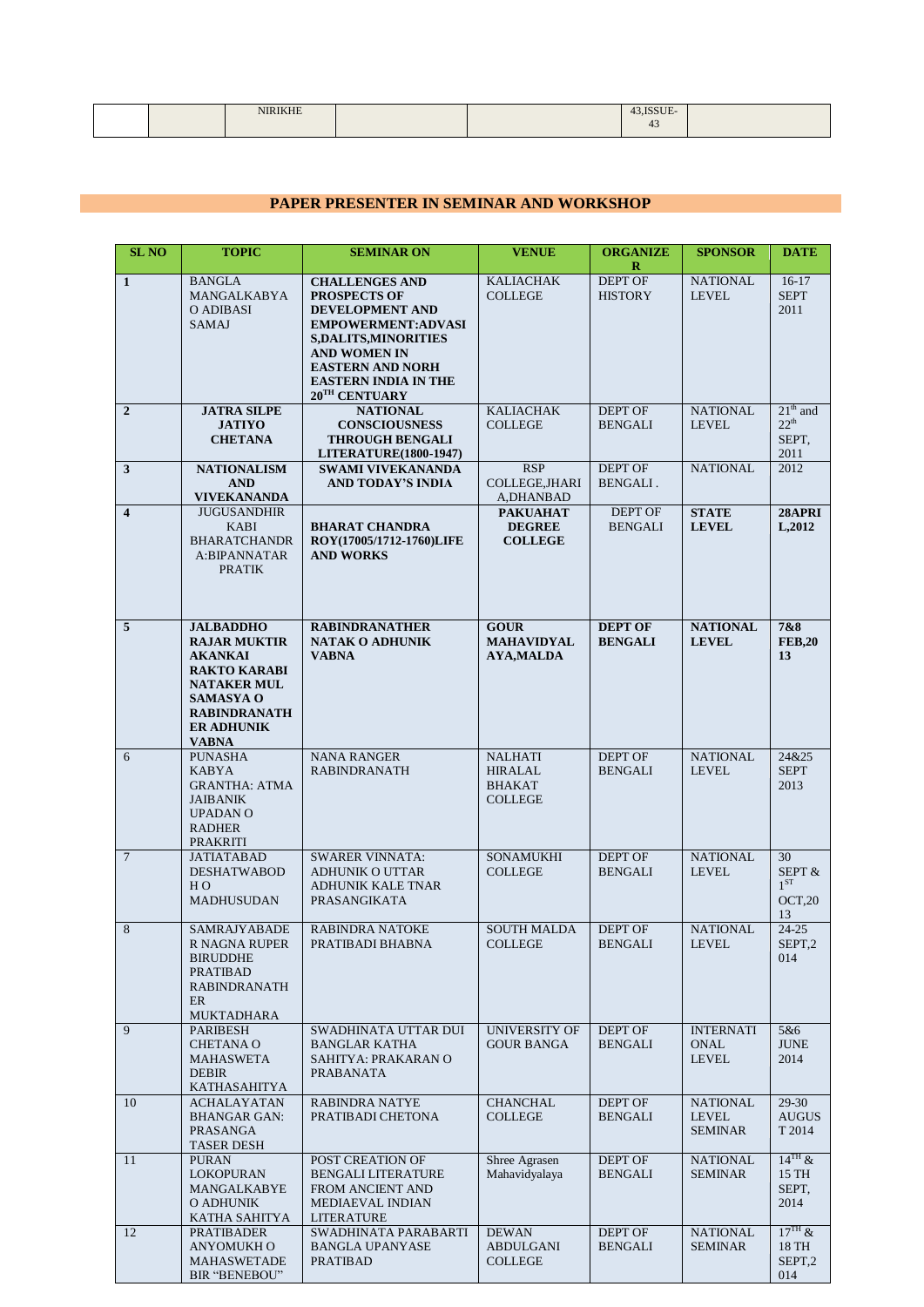| 13 | <b>VIVEKANANDER</b><br><b>SWADESH</b><br><b>CHINTA O</b><br><b>BARTAMAN</b><br>SAMAYE AMRA                             | VIVEKANANDA-THE<br><b>TRENDSETTER</b>                                                                             | <b>LUMDING</b><br><b>COLLEGE</b>                                      | DEPT OF<br><b>BENGALI</b>                                    | <b>NATIONAL</b><br><b>SEMINAR</b>                 | 31<br>OCT <sub>1</sub><br>NOV,<br>2014                    |
|----|------------------------------------------------------------------------------------------------------------------------|-------------------------------------------------------------------------------------------------------------------|-----------------------------------------------------------------------|--------------------------------------------------------------|---------------------------------------------------|-----------------------------------------------------------|
| 14 | ADHUNIKATA O<br><b>RABINDRANATH</b><br>ER "SAHITYA<br>SWARUP"                                                          | RABINDRASAHITYA O<br><b>ADHUNIKATA</b>                                                                            | <b>RABINDRA</b><br><b>BHARATI</b><br><b>UNIVERSITY</b>                | DEPT OF<br><b>BENGALI</b>                                    | <b>NATIONAL</b><br><b>SEMINAR</b>                 | 26MAR<br>CH, 201<br>5                                     |
| 15 | <b>SAMAJIK</b><br>PARIBORTANE<br><b>SADGOP AND</b><br><b>TAFSILI</b><br><b>SAMPRODAY</b><br>(EKTI ANCHALER<br>NIRIKHE) | SOCIAL CHANGES IN THE<br>PRESENT ERA AND<br><b>BEYOND: LOCAL TO</b><br><b>GLOBAL CONTEXT</b>                      | <b>KALIACHAK</b><br><b>COLLEGE</b>                                    | <b>RESEARCH</b><br>&<br><b>EXTENSION</b><br><b>COMMITTEE</b> | <b>INTERNATI</b><br><b>ONAL</b><br><b>SEMINAR</b> | 4 <sup>TH</sup><br><b>MARC</b><br>H,2019                  |
| 16 | <b>LOKOUTSAB</b>                                                                                                       | FOLK FESTIVAL                                                                                                     | <b>PASCHIM</b><br><b>MEDINIPUR</b><br><b>ZILLA</b><br><b>PARISHAD</b> | <b>LOUKIK</b>                                                | <b>INTERNATI</b><br><b>ONAL</b><br><b>SEMINAR</b> | $19^{TH}$ &2<br>$\theta$<br>SEPT,2<br>018                 |
| 17 | <b>DHARMAMANGA</b><br>L KABYA O<br><b>TARASANKARER</b><br><b>HANSULIBANKE</b><br>R UPAKATHA                            | <b>BARTAMAN SAMAGE</b><br>MODHYAJUGER SAHITYA<br>PATHER PRASANGIKATA                                              | <b>UNIVERSITY OF</b><br><b>GOUR BANGA</b>                             | <b>DEPARTME</b><br>NT OF<br><b>BENGALI</b>                   | <b>NATIONAL</b><br><b>LEVEL</b><br><b>SEMINAR</b> | 23 <sup>RD</sup><br><b>MARC</b><br>H <sub>,2018</sub>     |
| 18 | <b>BENGALI</b><br>LITERATURE<br><b>AND TEACHING</b><br><b>AIDS IN</b><br><b>EXTENSION OF</b><br><b>EDUCATION</b>       | <b>QUEST FOR QUALITY IN</b><br><b>HIGHER EDUCATIONAL</b><br><b>INSTITUTES</b>                                     | <b>KALIACHAK</b><br><b>COLLEGE</b>                                    | IQAC, KALIA<br><b>CHAK</b><br><b>COLLEGE</b>                 | <b>NATIONAL</b><br><b>WORKSHOP</b>                | $26 -$<br>27FEB,<br>2018                                  |
| 19 | <b>VALUE SYSTEM</b><br><b>AND MODERN</b><br><b>SOCIETY</b>                                                             | <b>MORAL VALUES AND</b><br>ETHICS IN SOCIAL LIFE                                                                  | <b>KALIACHAK</b><br><b>COLLEGE</b>                                    | IQAC, KALIA<br><b>CHAK</b><br><b>COLLEGE</b>                 | <b>INTERNATI</b><br><b>ONAL</b><br>SEMINAR        | $11 - 12$<br>DEC, 20<br>17                                |
| 20 | <b>BALAI CHAND</b><br>MUKHOPADHYA<br>YER-"HATE<br><b>BAZARE</b> "<br><b>UPANAYSER</b><br>ANCHOLIKATA                   | UPANAYSER NANA STAR<br>BAHIBANGER BANGLA<br><b>UPANYAS</b>                                                        | <b>UNIVERSITY OF</b><br><b>GOUR BANGA</b>                             | DEPT OF<br><b>BENGALI</b>                                    | NATIONAL<br><b>SEMINAR</b>                        | $8^{TH}$ & $9^{TH}$<br>JULAY,<br>2016                     |
| 21 | CHANDIMANGLE<br>R BINIRMAN O<br><b>DHANPATIR</b><br>SINGHALJATRA                                                       | MANGALKABYA AND ITS<br><b>LEGACY: A MODERN</b><br><b>BENGALI PERSPECTIVE</b>                                      | <b>KABI JOYDEB</b><br><b>MAHAVIDYALA</b><br>YA,ILLAMBAZA<br>R         | <b>DEPATMENT</b><br>OF BENGALI                               | <b>NATIONAL</b><br>SEMINAR                        | $19^{TH}$ &2<br>0 <sup>TH</sup><br><b>AUGUS</b><br>T,2016 |
| 22 | SAMAJ SANSKAR<br>O VIDYASAGAR                                                                                          | <b>CELEBRATION OF BI</b><br><b>CENTENARY BIRTH</b><br>ANNIVERSARY OF PANDIT<br><b>ISWAR CHANDRA</b><br>VIDYASAGAR | <b>KALIACHAK</b><br><b>COLLEGE</b>                                    | <b>KALIACHAK</b><br><b>COLLEGE</b>                           | <b>DPI</b><br><b>SPONSORE</b><br>D,WB             | $26^{\text{TH}}$<br>SEPT,2<br>019                         |
| 23 | <b>CORONA AND</b><br><b>LOCAL POLITICS</b>                                                                             | THE PRESENT CORONA<br>CRISIS AND ITS PROBABLE<br><b>IMPACT ON THE</b><br>ECOPOLITICAL SCENARIO<br>OF INDIA        | <b>UNIVERSITY OF</b><br>GOUR BANGA                                    | DEPT OF<br><b>POLITICAL</b><br><b>SCIENCE</b>                | NATIONAL<br>WEBINAR                               | $21$ MAY<br>,2020                                         |
| 24 | <b>CORONA AND</b><br>THE LOWER<br><b>MIDDLE CLASS</b>                                                                  | THE DAWN OF NEW<br><b>INTERNATIONAL ORDER</b><br>:COVID-19 AND<br>AFTERMATH                                       | UNIVERSITY OF<br>GOUR BANGA                                           | DEPT OF<br>POLITICAL<br><b>SCIENCE</b>                       | <b>INTERNATI</b><br>ONAL<br><b>WEBINAR</b>        | $8^{TH}$<br>JUNE,2<br>020                                 |

## **9.3 SEMINARS AND WORKSHOP PARTICIPATED**

| SL. | <b>TOPIC</b>                          | <b>VENUE</b>     | <b>ORGANIZER</b>       | <b>SPONSORED</b> | DT                 |
|-----|---------------------------------------|------------------|------------------------|------------------|--------------------|
|     |                                       |                  |                        |                  |                    |
|     | <b>'LITERATURE IN</b>                 | <b>DURGAKI</b>   | <b>UNIVERSITY OF</b>   | <b>SAHITYA</b>   | $2 - 3$            |
|     | <b>TRANSLATION: INDIA AND ABROAD'</b> | <b>NKAR</b>      | <b>GOURBANGA</b>       | <b>ACADEMI</b>   | MARCH,             |
|     |                                       | <b>SADAN,M</b>   |                        |                  | 2010               |
|     |                                       | <b>ALDA</b>      |                        |                  |                    |
|     |                                       | <b>COLLEGE</b>   |                        |                  |                    |
|     |                                       | <b>CAMPUS</b>    |                        |                  |                    |
| 2.  | <b>RURAL DEVELOPMENT AND</b>          | <b>KALIACHAK</b> | <b>DEPARTMENT OF</b>   | UGC              | <b>11-12 MARCH</b> |
|     | <b>MINORITY GROUP IN INDIA</b>        | <b>COLLEGE</b>   | <b>GEOGRAPHY</b>       | <b>SPONSORED</b> | 2011               |
| 3.  | <b>CHALLENGES AND PROSPECTS OF</b>    | <b>KALIACH</b>   | <b>DEPT OF HISTORY</b> |                  | 16&1               |
|     | DEVELOPMENT AND                       | AК               |                        | <b>UGC</b>       | 7 <sup>TH</sup>    |
|     | <b>EMPOWERMENT:ADIBASIS.</b>          | <b>COLLEGE</b>   |                        | <b>SPONSORED</b> | <b>SEPT</b>        |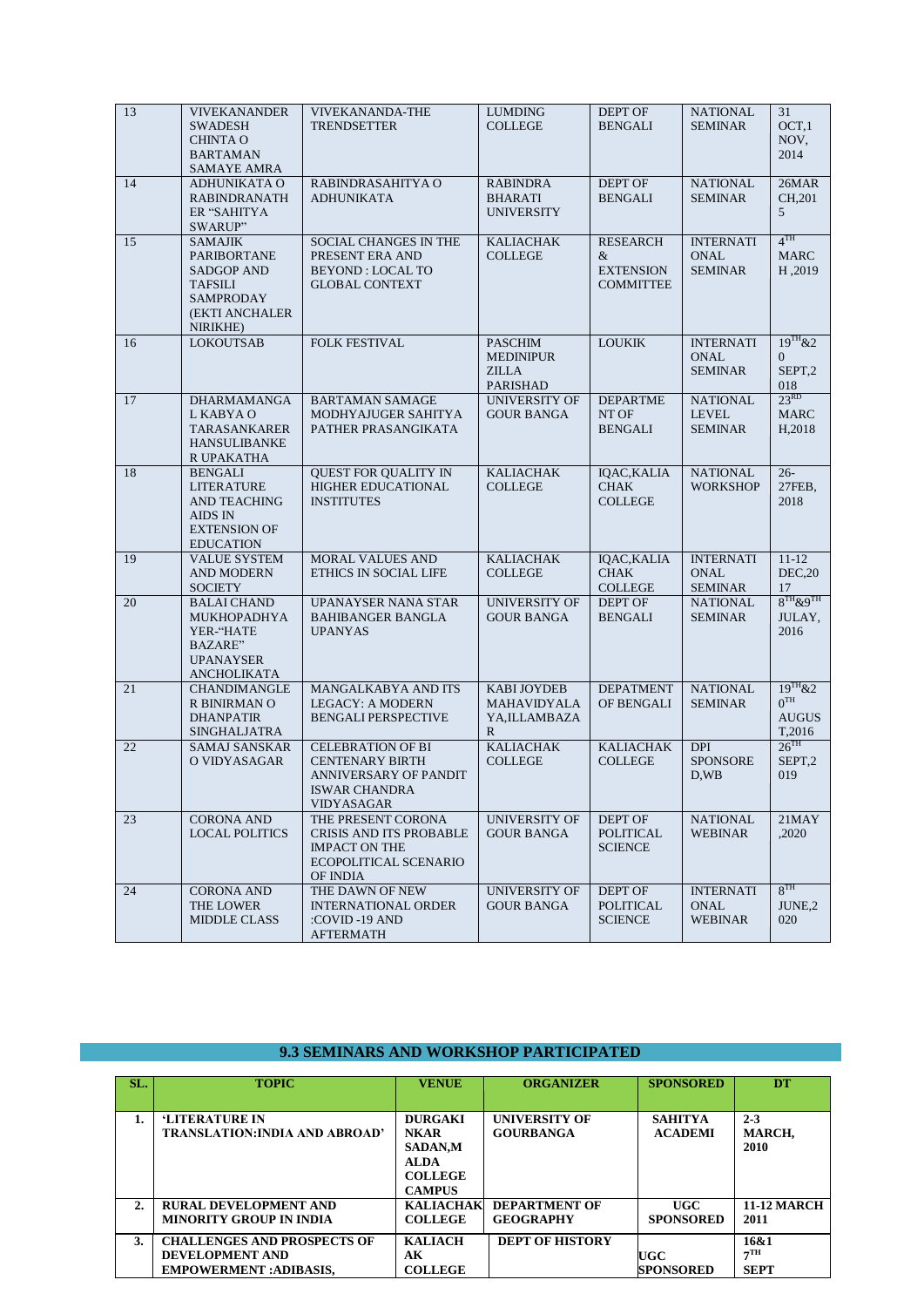|      | DALITS, MINORITIES AND WOMAN                          |                                          |                                      |                              | 2011                                    |
|------|-------------------------------------------------------|------------------------------------------|--------------------------------------|------------------------------|-----------------------------------------|
|      | IN EASTERN INDIA IN THE                               |                                          |                                      |                              |                                         |
|      | <b>TWENTIETH CENURY</b>                               |                                          |                                      |                              |                                         |
| 4.   | <b>RURAL DEVELOPMENT AND</b>                          | <b>KALIACH</b>                           | <b>KALIACHAK</b>                     |                              | $11 - 12$                               |
|      | <b>MINORITY GROUP IN INDIA</b>                        | $\mathbf{A}\mathbf{K}$<br><b>COLLEGE</b> | <b>COLLEGE</b>                       | <b>UGC</b><br><b>SPONSOR</b> | <b>NOVEMBER</b>                         |
|      |                                                       |                                          |                                      | ED                           |                                         |
| 5.   | DECENTRALIZATION,                                     | <b>KALIACH</b>                           | <b>KALIACHAK</b>                     |                              | 11&12 JANU                              |
|      | <b>DEVELOPMENT &amp; EMPOWERMENT</b>                  | AК                                       | <b>COLLEGE</b>                       | <b>UGC</b>                   | 2012                                    |
|      | :A STUDY OF WEAKER SECTIONS IN                        | <b>COLLEGE</b>                           |                                      | <b>SPONSOR</b>               |                                         |
|      | <b>WEST BENGAL</b>                                    |                                          |                                      | <b>ED</b>                    |                                         |
|      |                                                       |                                          |                                      |                              |                                         |
| 6.   | <b>SYSTEM OF GOVERNANCE IN HIGHER</b>                 | <b>MIDNAPURE</b>                         | <b>DEPT OF</b>                       |                              | <b>8DEC, 2012</b>                       |
|      | <b>EDUCATION</b>                                      | <b>COLLEGE</b>                           | <b>POLITICAL</b>                     | <b>WBCUTA</b>                |                                         |
| 7.   | <b>ADHUNIK BANGLA KABITAY</b>                         | <b>UNIVERSI</b>                          | <b>SCIENCE</b><br><b>DEPT OF</b>     | B<br><b>DEPT OF</b>          | 19-20,2014                              |
|      | <b>BATIKROMI PRAYAS</b>                               | TY OF                                    | <b>BENGALI &amp;</b>                 | <b>BENGALI &amp;</b>         |                                         |
|      |                                                       | <b>GOUR</b>                              | <b>BASUDEV</b>                       | <b>BASUDEV</b>               |                                         |
|      |                                                       | <b>BANGA</b>                             | <b>SAMSAD</b>                        | <b>SAMSAD</b>                |                                         |
| 8.   | <b>BARTAMAN SAMAJER</b>                               | <b>UNIVERSIT</b>                         | <b>DEPT OF BENGALI</b>               | <b>UGC</b>                   |                                         |
|      | <b>MODHYAJUGER</b>                                    | Y OG                                     |                                      | <b>SPONSORE</b>              | $23^{RD}$                               |
|      | <b>SAHITYA PATHER</b>                                 | GOUR                                     |                                      | D                            | <b>MARCH2018</b>                        |
|      | <b>PRASANGIKATA</b>                                   | BANGA                                    |                                      |                              |                                         |
|      | 9. A PARADIGM SHIFT IN<br>TEACHING –LEARNING          | <b>KALIACHAK</b><br><b>COLLEGE</b>       | <b>IQAC</b>                          |                              | 10 JUNE, 2020                           |
|      | PROBLEMS & PROSPECTS                                  |                                          |                                      |                              |                                         |
| 10.I | ATMANIRBHAR BHARAT ABHIYAN                            | <b>S.G.GOV</b>                           |                                      |                              | $10^{TH}$                               |
|      | AND INDIAN ECONOMY UNDER                              | <b>T.DEGR</b>                            |                                      |                              | <b>JUNE,2020</b>                        |
|      | <b>COVID-19:ROAD AHEAD</b>                            | EE & PG                                  | <b>DEPARTMENT</b>                    |                              |                                         |
|      |                                                       | <b>COLLEG</b>                            | <b>OF COMMERCE</b>                   |                              |                                         |
|      |                                                       | E,PILER                                  |                                      |                              |                                         |
| 11.  |                                                       | <b>SHREE</b>                             | <b>SHREE AGRASEN</b>                 |                              | <b>10 TH</b>                            |
|      | DEBES ROY O ANISUZZAMAN:<br><b>MANANE O ANWESHANE</b> | <b>AGRASEN</b><br><b>MAHAVI</b>          | MAHAVIDYALAYA                        |                              | <b>JULY</b><br>,2020                    |
|      |                                                       | <b>DYALAY</b>                            |                                      |                              |                                         |
|      |                                                       | A                                        |                                      |                              |                                         |
| 12.  | HISTORY OF BENGAL FROM MICRO                          | <b>MANIKCH</b>                           | <b>DEPT OF HISTORY</b>               |                              | $24$ <sup>TH</sup> & $25$ <sup>TH</sup> |
|      | <b>TO MACRO</b>                                       | $\bf{AK}$                                |                                      |                              | <b>JULY,2020</b>                        |
|      |                                                       | <b>COLLEGE</b>                           |                                      |                              |                                         |
| 13.  | PHILOSOPHY AND NATION BUILDING                        | <b>KALICHAK</b>                          | <b>DEPT OF PHILOSOPHY</b>            |                              | $7^{\rm TH}$                            |
|      |                                                       | <b>COLLEGE</b>                           |                                      |                              | <b>MARCH,2020</b>                       |
|      |                                                       |                                          |                                      |                              |                                         |
|      |                                                       |                                          |                                      |                              |                                         |
| 14.  | <b>BISOY: SANKOT O SANKOT</b>                         | <b>MALDA</b>                             | <b>IQAC</b>                          |                              | 31 MAY & 3                              |
|      | <b>MUKTI:PRASANGA BANGLA</b>                          | <b>COLLEGE</b>                           |                                      |                              | <b>JUNE, 2020</b>                       |
|      | <b>SAHITYA</b>                                        |                                          |                                      |                              |                                         |
| 15.1 | <b>BANGLA SAHITYA BAHU MATRIK</b><br><b>CHINTON</b>   | <b>INDAS</b><br><b>MAHAVID</b>           | <b>DEPT OF</b><br><b>BENGALI</b>     |                              | $28^{\mathrm{TH}}$ JULY, 2020           |
|      |                                                       | YALAY                                    |                                      |                              |                                         |
| 16.  | <b>BANGLA KATHASAHITYA</b>                            | <b>INDAS</b>                             | <b>DEPT OF BENGALI</b>               |                              |                                         |
|      | :EKALER BAYAN                                         | <b>MAHAVID</b>                           |                                      |                              | $20^{TH}$ SEPT, 2020                    |
|      |                                                       | YALAY                                    |                                      |                              |                                         |
|      | <b>TEACHING LEARNING</b>                              |                                          | <b>DEPARTMENT OF</b>                 |                              | $20^{\text{TH}}$                        |
| 17.  | PROCESS DURING COVID-                                 | KANDRA                                   | <b>EDUCATION</b>                     |                              | <b>AUGUST,2020</b>                      |
|      | <b>19 SITUATION</b>                                   | RADHA KANTA                              |                                      |                              |                                         |
|      |                                                       | KUNDU<br>MAHAVIDYAL                      |                                      |                              |                                         |
|      |                                                       | AY                                       |                                      |                              |                                         |
| 20   | PROMOTIONAL SCHEME                                    | <b>PANIHAT</b>                           | <b>IQAC, PANIHAT</b>                 |                              |                                         |
|      | OF COLLEGE TEACHERS                                   | <b>MAHAVID</b>                           | <b>MAHAVIDYALAYA</b>                 |                              | $9TH$ AUGUST                            |
|      |                                                       | YALAYA                                   |                                      |                              | 2020                                    |
| 21   | NATIONAL EDUCATIONAL POLICY                           | <b>JADAVPUR</b>                          |                                      |                              | $23^{RD}$                               |
|      |                                                       | <b>UNIVERSIT</b><br>Y                    | <b>JADAVPUR</b><br><b>UNIVERSITY</b> |                              | <b>NOVEMBER,</b><br>2020                |
| 22   | <b>LAWS RELATED TO WOMEN</b>                          | <b>KALIACHA</b>                          |                                      | <b>NCW</b>                   |                                         |
|      |                                                       | <b>K COLLEGE</b>                         | <b>WOMEN</b>                         |                              | $24$ <sup>TH</sup>                      |
|      |                                                       |                                          | <b>CELL, KALIACHAK</b>               |                              | DEC, 2018                               |
|      |                                                       |                                          | <b>COLLEGE</b>                       |                              |                                         |
| 23   | <b>HIGHER EDUCATION IN INDIA</b>                      |                                          | WBCUTA, MURSHIDA                     |                              | $6^{\text{TH}}$ & $7^{\text{TH}}$       |
|      | :CONTEMPORARY ISSUES TASKS                            | <b>WBCUTA</b>                            | <b>BAD DISTRICT</b>                  |                              | <b>OCT,2018</b>                         |
|      | <b>AHEAD</b>                                          |                                          | <b>COMMITTEE</b>                     |                              | $11 \& 12$ <sup>TH</sup>                |
| 24   | <b>MORALVALUES ETHICS IN SOCIAL</b><br><b>LIFE</b>    | <b>KALIACHA</b><br><b>K COLLEGE</b>      | <b>IQAC</b>                          |                              | <b>DEC,2017</b>                         |
| 25   | <b>JANMASATOBARSHE</b>                                | <b>UNIVERSIT</b>                         | <b>DEPT OF BENGALI</b>               |                              | $18^{TH} 19^{TH}$                       |
|      | <b>AMIYOBHUSAN</b>                                    | <b>Y OF GOUR</b>                         |                                      |                              | <b>MAY,2017</b>                         |
|      | <b>MAZUMDAR:PUNPATHE DARPANE</b>                      | <b>BANGA</b>                             |                                      |                              |                                         |
| 26   | THE RITUALS OF BENGAL                                 | <b>UNIVERSIT</b>                         | <b>DEPARTMENT OF</b>                 |                              | $25^{TH}$ & $26^{TH}$                   |
|      |                                                       | Y BT &                                   | <b>BENGALI,</b>                      |                              | <b>DEC,2016</b>                         |
|      |                                                       | <b>EVENING</b>                           | <b>UNIVERSITY BT &amp;</b>           |                              |                                         |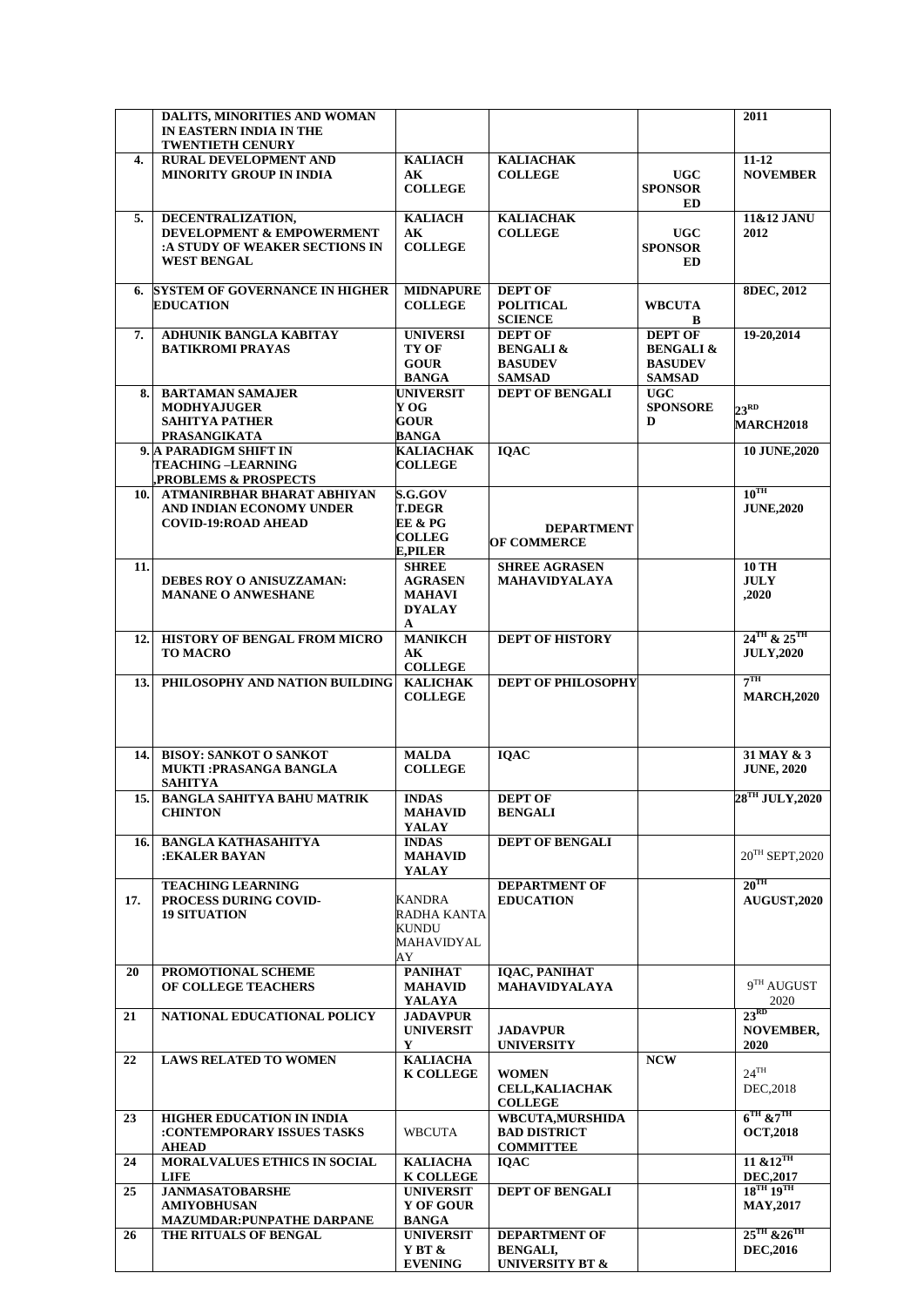|    |                                       | <b>COLLEGE</b>    | <b>EVENING COLLEGE</b>     |                                                     |
|----|---------------------------------------|-------------------|----------------------------|-----------------------------------------------------|
| 27 | <b>SOME INPUTS FOR DRAFT</b>          |                   |                            | $7^{\text{TH}}$ , $8^{\text{TH}}$ , $9^{\text{TH}}$ |
|    | <b>NATIONAL EDUCATION POLICY</b>      | GUWAHATI,         |                            | 2016                                                |
|    | <b>2016, AS IN MHRD</b>               | ASSAM             | <b>ASSAM COLLEGE</b>       |                                                     |
|    | WEBSITECRITICAL APPRAISAL             |                   | <b>TEACHERS</b>            |                                                     |
|    | ,COMMENTSAND SUGGESTIONS              |                   | <b>ASSOCIATION</b>         |                                                     |
| 28 | <b>HIGHER EDUCATION IN</b>            | <b>JADAVPUR</b>   |                            | $19$ <sup>TH</sup>                                  |
|    | <b>INDIA:ROAD AHEAD</b>               | <b>UNIVERSIT</b>  | <b>DEPATMENT OF</b>        | <b>NOVE,2016</b>                                    |
|    |                                       | Y                 | ADULT, CONTINUING          |                                                     |
|    |                                       |                   | <b>EDUCATION</b>           |                                                     |
|    |                                       |                   | <b>&amp;EXTENSION</b>      |                                                     |
| 29 | THE PRESENT CORONA CRISIS AND         |                   | <b>DEPATMENT OF</b>        | 21MAY, 2020                                         |
|    | <b>ITS PROBABLE IMPACT ON THE</b>     | <b>CHANDIDAS</b>  | <b>POLITICAL SCIENCE</b>   |                                                     |
|    | <b>ECOPOLITICAL SCENARO OF INDIA</b>  | <b>MAHAVIDY</b>   |                            |                                                     |
|    |                                       | ALAY              |                            |                                                     |
| 30 | <b>RECENT REFORMS IN EDUCATION</b>    | <b>INIVERSIT</b>  | <b>UNIVERSITY BT &amp;</b> | 1-20CT, 2010                                        |
|    | <b>IN INDIA: TRENDS AND</b>           | YBT &             | <b>EVENING</b>             |                                                     |
|    | <b>CHALLENGES</b>                     | <b>EVENING</b>    | <b>COLLEGE&amp;</b>        |                                                     |
|    |                                       | <b>COLLEGE</b>    | <b>TUFANGANJ</b>           |                                                     |
|    |                                       |                   | <b>COLLEGE</b>             |                                                     |
| 31 | TRENDS IN CONTEMPORARY                | <b>MAHADEVA</b>   | <b>MAHADEVANDA</b>         | $20^{\text{TH}}$                                    |
|    | <b>INDIAN HISTORICAL</b>              | <b>NDA</b>        | MAHAVIDYALAYA,             | <b>DEC,2014</b>                                     |
|    | <b>STUDIES: CRISES AND TRANSITION</b> | <b>MAHAVIDY</b>   |                            |                                                     |
|    |                                       | <b>ALAYA, NOR</b> |                            |                                                     |
|    |                                       | <b>TH 24</b>      |                            |                                                     |
|    |                                       | <b>PARGANAS</b>   |                            |                                                     |

## **OP/RC/STC/WORKSHOP ATTEND**

| SL                      | <b>NAME OF THE</b>      | <b>VENUE</b>              | <b>SPONSORER</b>                       | <b>DATE</b>          |
|-------------------------|-------------------------|---------------------------|----------------------------------------|----------------------|
| <b>NO</b>               | <b>COURSE/SUMMER</b>    |                           |                                        |                      |
|                         | <b>SCHOOL</b>           |                           |                                        |                      |
| $\mathbf{1}$            | <b>ORIENTATION</b>      | <b>UGC ACADEMIC</b>       | UGC-ASC                                | <b>28 DAYS</b>       |
|                         | <b>PROGRAMMEE</b>       | <b>STAFF COLLEGE,</b>     |                                        | (01/03/2013 TO       |
|                         |                         | <b>UNIVERSITY OF</b>      |                                        | 28/03/13             |
|                         |                         | <b>NORTH BENGAL</b>       |                                        |                      |
| $\overline{2}$          | <b>REFRESHER COURSE</b> | <b>UGC-ACADEMIC</b>       | UGC-ASC                                | <b>21 DAYS</b>       |
|                         |                         | <b>STAFF COLLEGE.</b>     |                                        | (24/11/2014 TO       |
|                         |                         | <b>JADAVPUR</b>           |                                        | 13/12/2014           |
|                         |                         |                           |                                        |                      |
|                         |                         | <b>UNIVERSITY</b>         |                                        |                      |
| 3                       | <b>REFRESHER COURSE</b> | <b>HUMAN RESOURCE</b>     | <b>UGC</b>                             | 02/01/2019 TO        |
|                         |                         | <b>DEVELOPMENT</b>        |                                        | 22/01/2019           |
|                         |                         | <b>CENTRE, UNIVERSITY</b> |                                        |                      |
|                         |                         | <b>OF BURDWAN</b>         |                                        |                      |
| $\overline{\mathbf{4}}$ | <b>SHORT-TERM</b>       | <b>KALIACHAK</b>          | <b>SHORT TERM COURSE ON GENDER</b>     | <b>26TH MAY 2016</b> |
|                         | <b>COURSE</b>           | COLLEGE,                  | <b>EQUALITY, CENTER FOR ACADEMIC</b>   | TO 01 JUNE           |
|                         |                         | <b>SULTANGANJ, MALDA</b>  | <b>LEADERSHIP AND EDUCATION</b>        | 2016                 |
|                         |                         |                           | <b>MANAGEMENT UNDER THE SCHEME</b>     |                      |
|                         |                         |                           | OF PANDIT MODON MOHON                  |                      |
|                         |                         |                           | <b>MALAVIYA NATIONAL MISSION ON</b>    |                      |
|                         |                         |                           | <b>TEACHERS AND TRAINING</b>           |                      |
|                         |                         |                           |                                        |                      |
| $\overline{5}$          | <b>SHORT-TERM</b>       | <b>KALIACHAK</b>          | <b>SHORT TERM COURSE CENTER OF</b>     | 26TH APRIL TO        |
|                         | <b>COURSE</b>           | <b>COLLEGE,</b>           | <b>ACADEMIC LEADERSHIP AND</b>         | 02 MAY, 2019         |
|                         |                         | <b>SULTANGANJ, MALDA</b>  | <b>EDUCATION MANAGEMENT, ALIGARH</b>   |                      |
|                         |                         |                           | <b>MUSLIM UNIVERSITY, ALIGARH</b>      |                      |
|                         |                         |                           |                                        |                      |
|                         |                         |                           |                                        |                      |
| 6                       | <b>WORKSHOP</b>         | <b>U.G.B,MALDA</b>        | <b>REVISION OF U.G SYLLABUS</b>        | 03/02/2015           |
|                         |                         |                           |                                        |                      |
|                         |                         |                           |                                        |                      |
| $7\overline{ }$         | <b>WORKSHOP</b>         | <b>UGB,MALDA</b>          | <b>CBCS AND SEMESTER SYSTEM IN U.G</b> | 07/03/2017           |
|                         |                         |                           | <b>COURSES.</b>                        |                      |
| 8                       | <b>WORKSHOP</b>         | <b>UGB.MALDA</b>          | <b>U.G CBCS SYLLABUS FOR BENGALI</b>   | 28/03/2019           |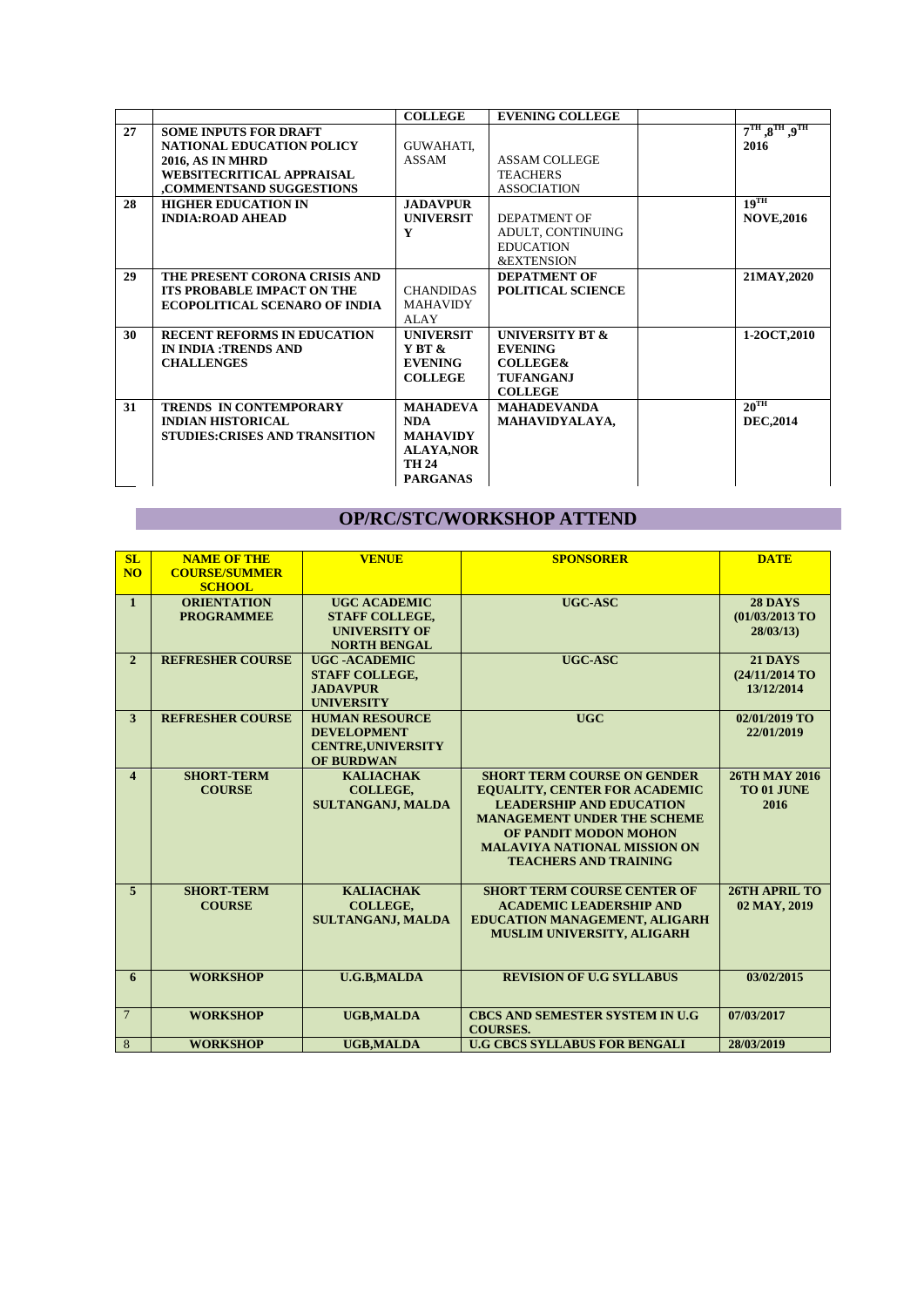# **Administrative Works in College & University:**

| SI<br>No.               | <b>NAME OF THE POST</b><br><b>HOLD</b>     | <b>TASK PERFORMED</b>                                                                 | <b>SPONSORING</b><br><b>AGENCY</b>                                                      | <b>DURATION / YEAR</b>                                   |
|-------------------------|--------------------------------------------|---------------------------------------------------------------------------------------|-----------------------------------------------------------------------------------------|----------------------------------------------------------|
| $\mathbf{1}$            | <b>Convener</b>                            | <b>College Games and Sports</b><br><b>Committee</b>                                   | <b>Kaliachak College</b>                                                                | 2013-2014                                                |
| $\overline{2}$          | <b>MEMBER</b>                              | <b>Kaliachak College Sports for the</b><br>2018-2019 session and DPI sports           | <b>DPI</b>                                                                              | Held from 28-31st January,<br>2018                       |
| 3                       | <b>Convener</b>                            | <b>UGC</b> entry service coaching                                                     | <b>UGC</b>                                                                              | 2012-2013                                                |
| 4                       | <b>Convener</b>                            | <b>U.G</b> exam                                                                       | <b>Kaliachak College</b>                                                                | 2012-2013                                                |
| 5                       | <b>Flying Squad</b>                        | <b>U.G Exam</b>                                                                       | <b>Balurghat College</b>                                                                | 2014-2015                                                |
| 6                       | <b>Flying Squad</b>                        | <b>U.G Exam</b>                                                                       | <b>Gour Mahavidyalay</b>                                                                | 2010                                                     |
| $\overline{7}$          | <b>Presiding Officer</b>                   | <b>Panchyat Election</b>                                                              | <b>Election Commission</b><br><b>West Bengal</b>                                        | 2013                                                     |
| 8                       | <b>Presiding Officer</b>                   | <b>Legislative Assembli</b>                                                           | <b>Election Commission</b><br><b>India</b>                                              | 2021                                                     |
| 6                       | Member(Life)<br><b>Member</b>              | <b>Life member of Durgapur Absar</b>                                                  | <b>Durgapur Absar</b><br><b>Kaliachak College</b>                                       | 2014 to till date<br>2015-2016                           |
|                         |                                            | <b>Counseling Committee</b>                                                           |                                                                                         |                                                          |
| $\overline{\mathbf{4}}$ | <b>Coordinator</b>                         | <b>STUDENTS HEALTH HOME</b>                                                           | <b>STUDENTS HEALTH</b><br><b>HOME</b>                                                   | 2017 to till Date                                        |
| 5                       | <b>Member</b>                              | <b>STUDENTS HEALTH HOME</b>                                                           | <b>STUDENTS HEALTH</b><br><b>HOME</b>                                                   | 2011-2016                                                |
| 5                       | <b>Member</b>                              | <b>Governing Body of Kaliachak</b><br><b>College</b><br>for interview of successful   |                                                                                         | 2016-2019                                                |
| 6                       | <b>Expert</b>                              | candidate for the recruitment in the<br><b>Primary school</b>                         | <b>Primary School Board,</b><br><b>Malda</b>                                            | <b>Held from 16/12/2016 to</b><br>18/12/2016             |
| $\boldsymbol{9}$        | <b>Judge</b>                               | <b>ACADEMIC COMPETITION OF</b><br><b>ESSAY WRITING AND</b><br><b>EXTEMPORE SPEECH</b> | <b>Susmita Mitter</b><br><b>Foundation</b>                                              | Held on 25 <sup>th</sup> august 2019 at<br><b>Bolpur</b> |
| 10                      | Judge                                      | <b>Bengali recitation and ex-tempo</b><br>speech                                      | <b>Golden</b> jubilee<br>celebration<br>programme at<br>M.M.High<br>Madrasah, kaliachak | $27th$ june, 2019                                        |
| 10                      | Judge                                      | <b>UGB Flying Squad</b>                                                               | $\overline{UGB}$                                                                        | In various sessions                                      |
| 11                      | <b>Convener</b>                            | <b>KCK College Venue for part III</b><br><b>Hons/Gen Exam</b>                         |                                                                                         | 2012-2013                                                |
| 12                      | Center-in-Charge                           | Office-in-charge of U.G.B venue<br>Exam Part I & II                                   | <b>UGB</b>                                                                              | 2014-15                                                  |
|                         |                                            |                                                                                       |                                                                                         |                                                          |
| 14                      | <b>Member</b>                              | <b>Admission Committee</b>                                                            | <b>Kaliachak College</b>                                                                | 2012-2017                                                |
| 15<br>16                | <b>Care Taker Officer</b><br><b>Member</b> | <b>NCC</b><br><b>Cultural Committee</b>                                               | <b>Kaliachak College</b><br><b>Kaliachak College</b>                                    | 2016-2018<br>2010-2017                                   |
|                         | <b>Member</b>                              | <b>Magazine Committee</b>                                                             | <b>Kaliachak College</b>                                                                | 2010-2017                                                |
| 18                      | <b>Convener</b>                            | <b>Magazine Committee</b>                                                             | <b>Kaliachak College</b>                                                                | 2016-2018                                                |
| 19                      | <b>Member</b>                              | <b>Grievence Cell</b>                                                                 | <b>Kaliachak College</b>                                                                | 2018 to till date                                        |
| 20                      | <b>Member</b>                              | <b>Women Cell</b>                                                                     | <b>Kaliachak College</b>                                                                | 2018 to till date                                        |
| 21                      | <b>Member</b>                              | <b>Gender Subsidization Committee</b>                                                 | <b>Kaliachak College</b>                                                                | 2018 to till date                                        |
| 22                      | <b>Member</b>                              | <b>Student union election committee</b>                                               | <b>Kaliachak College</b>                                                                | 2011-2012                                                |
| 23<br>24                | <b>Member</b><br><b>Super visor</b>        | <b>Academic Committee</b><br><b>West Bengal Group D recruitment</b>                   | <b>Kaliachak College</b><br><b>Kaliachak college</b>                                    | 2011-2012<br>$20^{th}$ may, 2017                         |
|                         | <b>Convener</b>                            | board<br><b>Sports Committee</b>                                                      | <b>Kaliachak College</b>                                                                | 2012-2015                                                |
|                         |                                            |                                                                                       |                                                                                         |                                                          |
| 22                      | <b>Member</b>                              | <b>Sports Committee</b>                                                               | <b>Kaliachak College</b>                                                                | 2018 to till date                                        |
| 23<br>24                | <b>Member</b><br><b>Member</b>             | <b>Parents-Teacher Committee</b><br><b>NSS Advisory Committee</b>                     | <b>Kaliachak College</b><br><b>Kaliachak College</b>                                    | 2018 to till date<br>2011 to till date                   |
| 25                      | <b>CTO</b>                                 | <b>NCC</b> Committee                                                                  | <b>Kaliachak College</b>                                                                | 2016-2018                                                |
| 26                      | <b>Member</b>                              | <b>Industrial Linkage Committee</b>                                                   | <b>Kaliachak College</b>                                                                | 2018 to till date                                        |
| 27                      | <b>Member</b>                              | <b>Anti-Ragging Cell</b>                                                              | <b>Kaliachak College</b>                                                                | 2018 to till date                                        |
| 28                      | <b>Convener</b>                            | <b>Admission committee</b>                                                            | <b>Kaliachak College</b>                                                                | 2018 to till date                                        |
|                         | <b>Convener</b>                            | <b>Cultural Committee</b>                                                             | <b>Kaliachak College</b>                                                                | 2018 to till date                                        |
| 28                      | <b>Observer</b>                            | <b>B.Ed 2nd Semester Examination</b>                                                  | <b>WBUTTEPA</b>                                                                         | 2018                                                     |
| 29                      | <b>Observer</b>                            | <b>Observer of 2nd and 4th Semester</b>                                               | <b>WBUTTEPA</b>                                                                         | 2019                                                     |